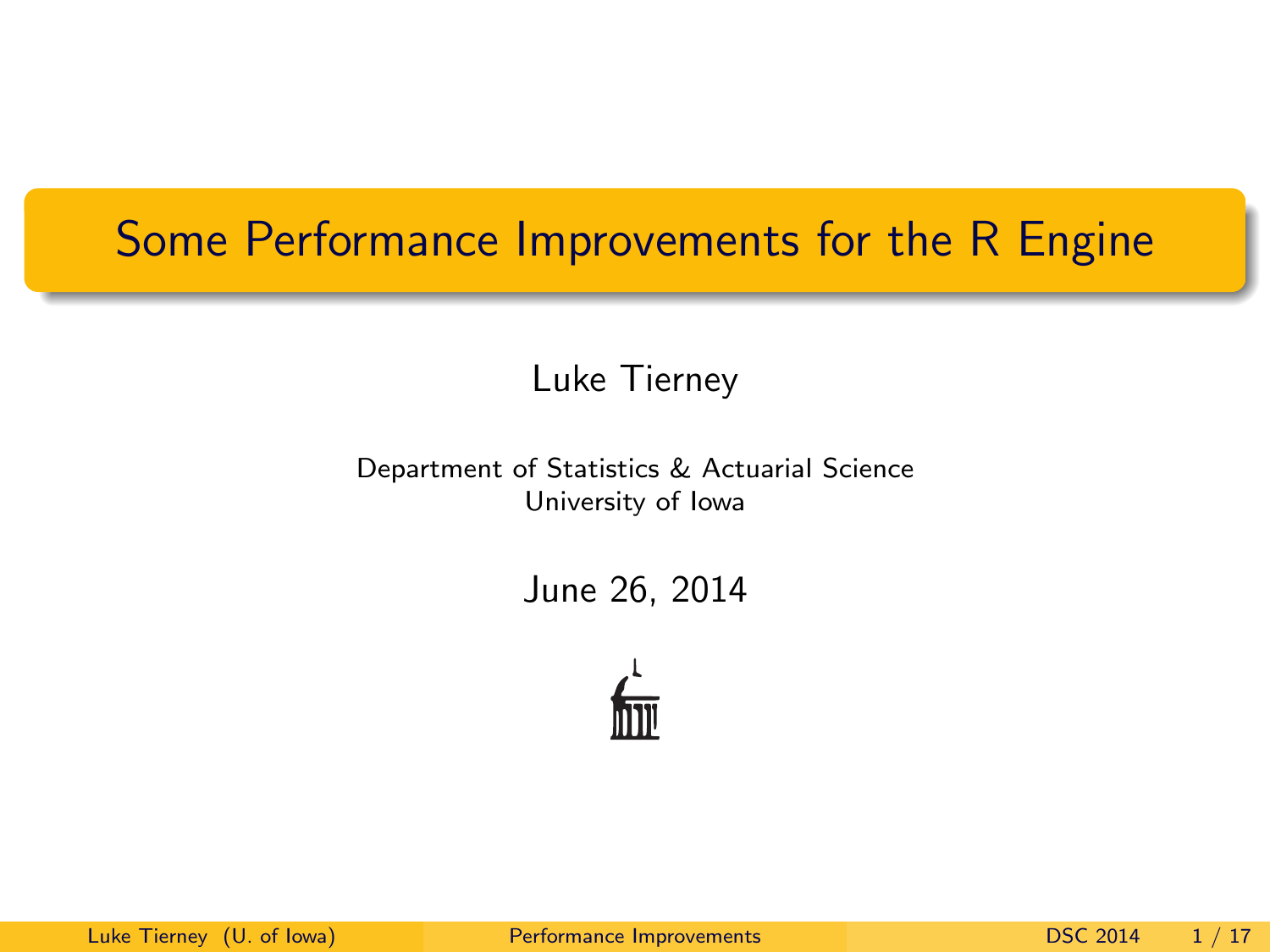

- There are a number of efforts underway to improve performance issues in R.
- **o** This talk will focus on
	- reducing duplication
	- switching from NAMED to reference counting
	- duplication in complex assignment
- A few other directions will be mentioned if time permits.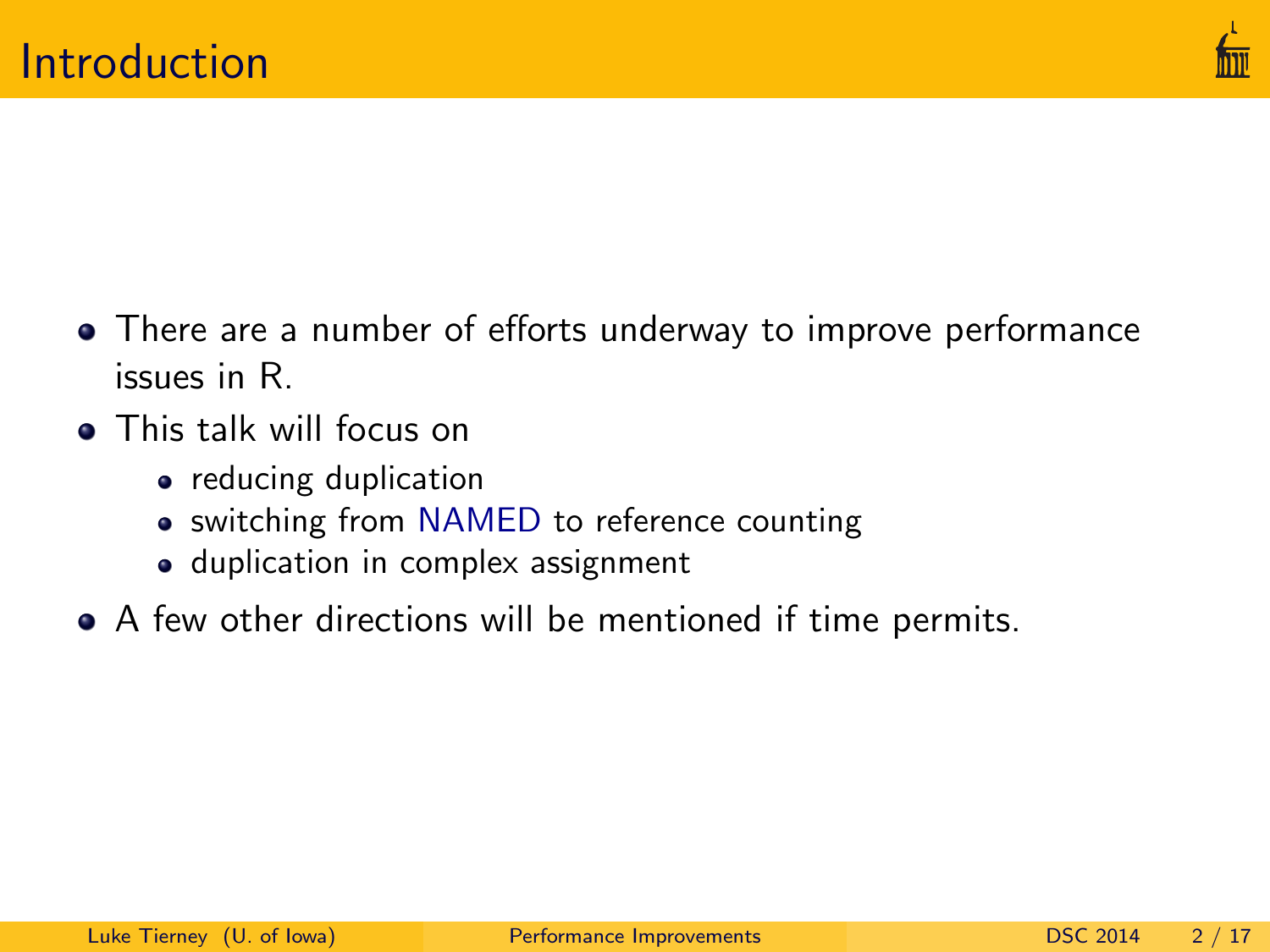# **Introduction**



- Duplicating values takes time and uses memory.
- Most duplication in R occurs in the context of complex assignment/replacement operations like
	- $> x[[i]] < -y$
- Duplication is needed for two reasons:
	- to preserve the pass by value semantics
	- to prevent creating cycles (except through environments)
- Michael Lawrence contributed changes to reduce duplication by using shallow copying in nested structures when possible.
- This also involves using a check for when an assignment would create a cycle.
- Shallow copying increases sharing of structure; this sharing is *not* preserved when serializing.
- These changes were incorporated in R 3.1.0.
- At the time I had started to think about using reference counting to determine when duplication might be needed, so the changes made kept this in mind.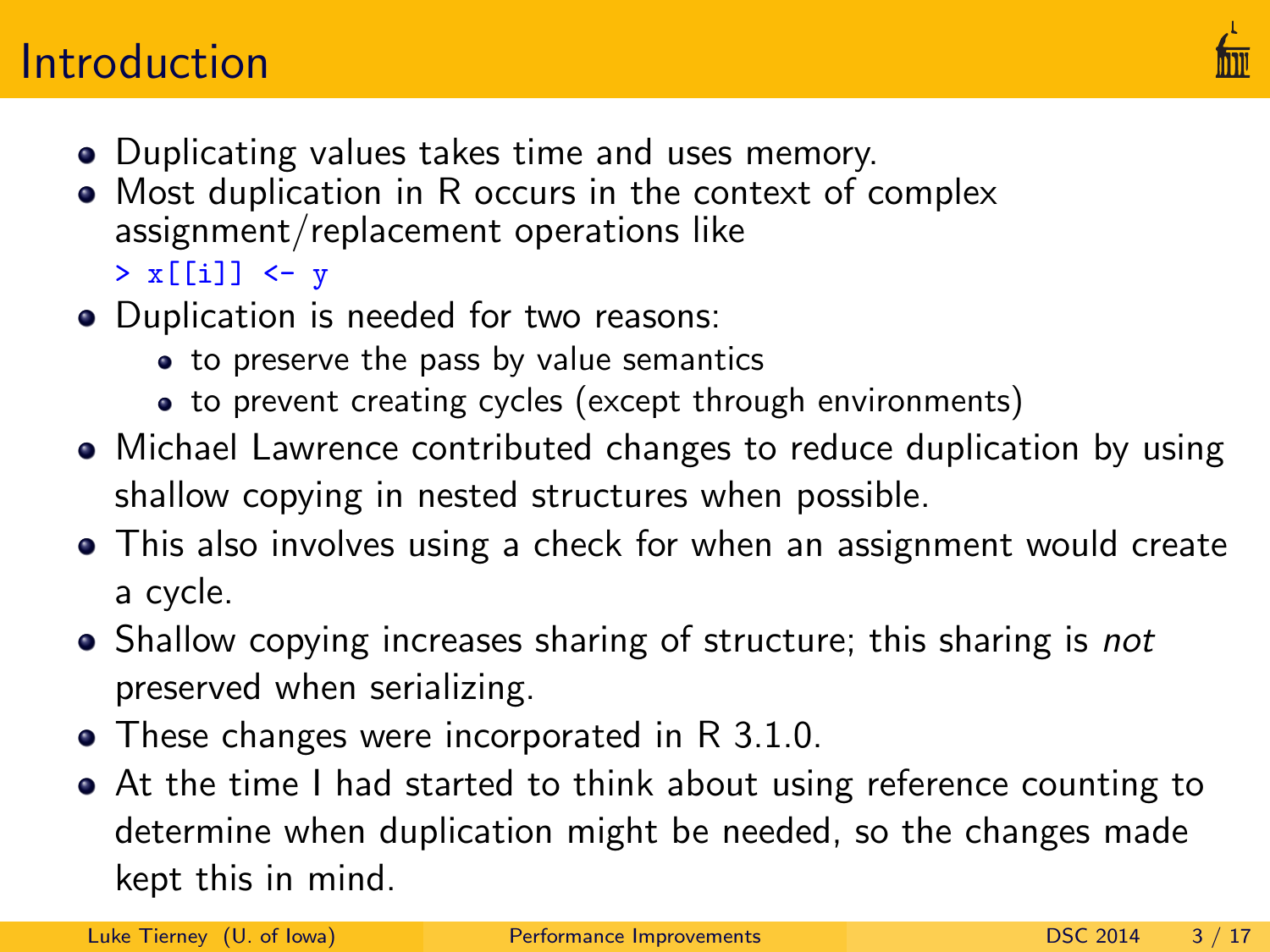

- In complex assignments/replacements like
	- $> f(x, i)$   $\leftarrow$  y  $> f(g(x, j), i)$  <- y

the modification can be made without duplicating if the LHS values are only accessible through one R level variable.

- The NAMED mechanism counts the number of variables from which an object is reachable.
- The NAMED value is maintained in a lazy fashion it is updated on extraction.
- Currently only the values 0, 1, 2 are allowed.
	- the value "2" means "2 or more."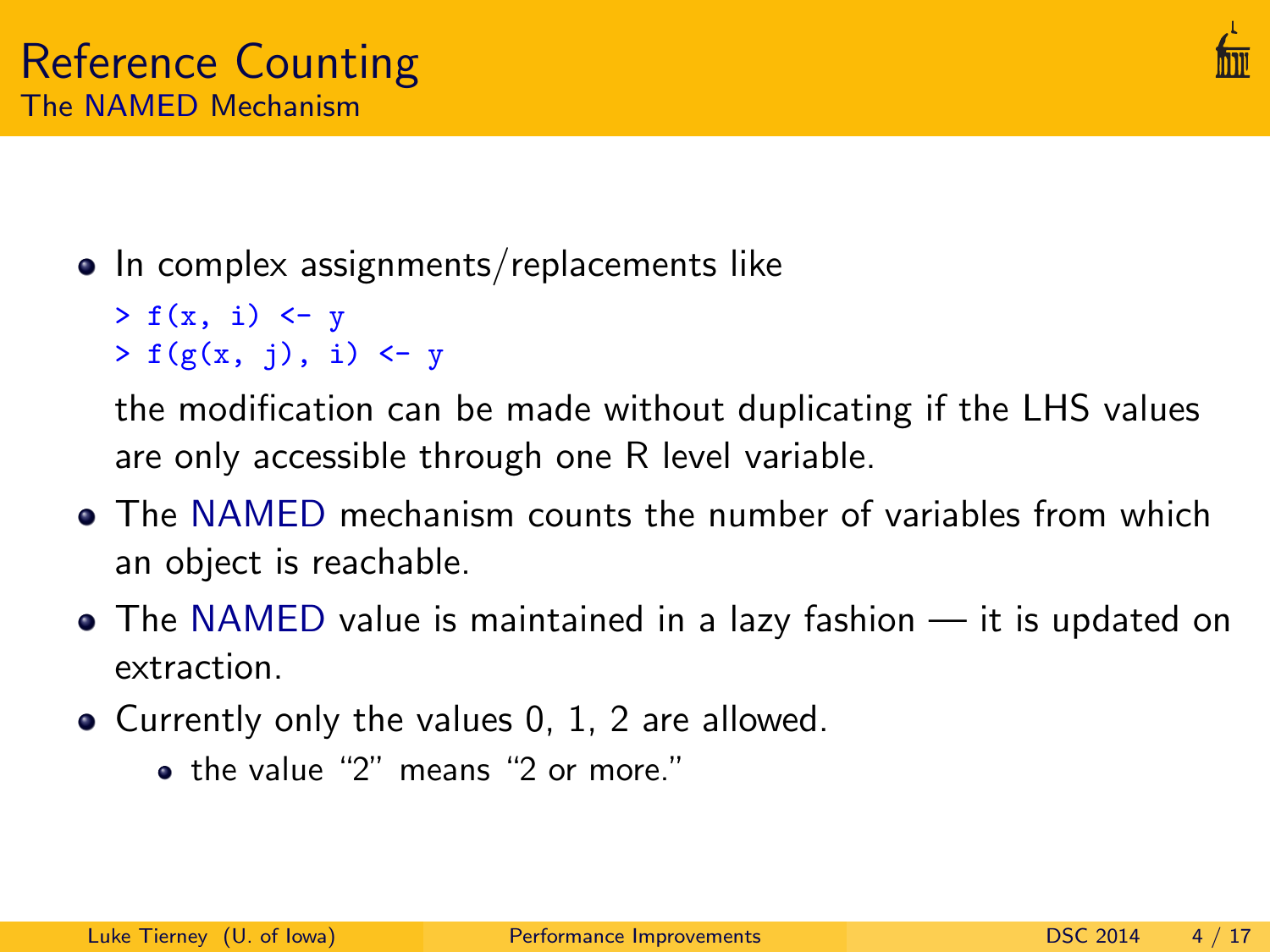

- The implementation is hard to understand and maintain
	- implementation is distributed in many places
	- omissions of NAMED management code are hard to detect
- Decrementing NAMED values is difficult
	- not useful with a maximal value of 2
	- difficult to do automatically
- **•** Proper reference counting seems like an alternative worth investigating.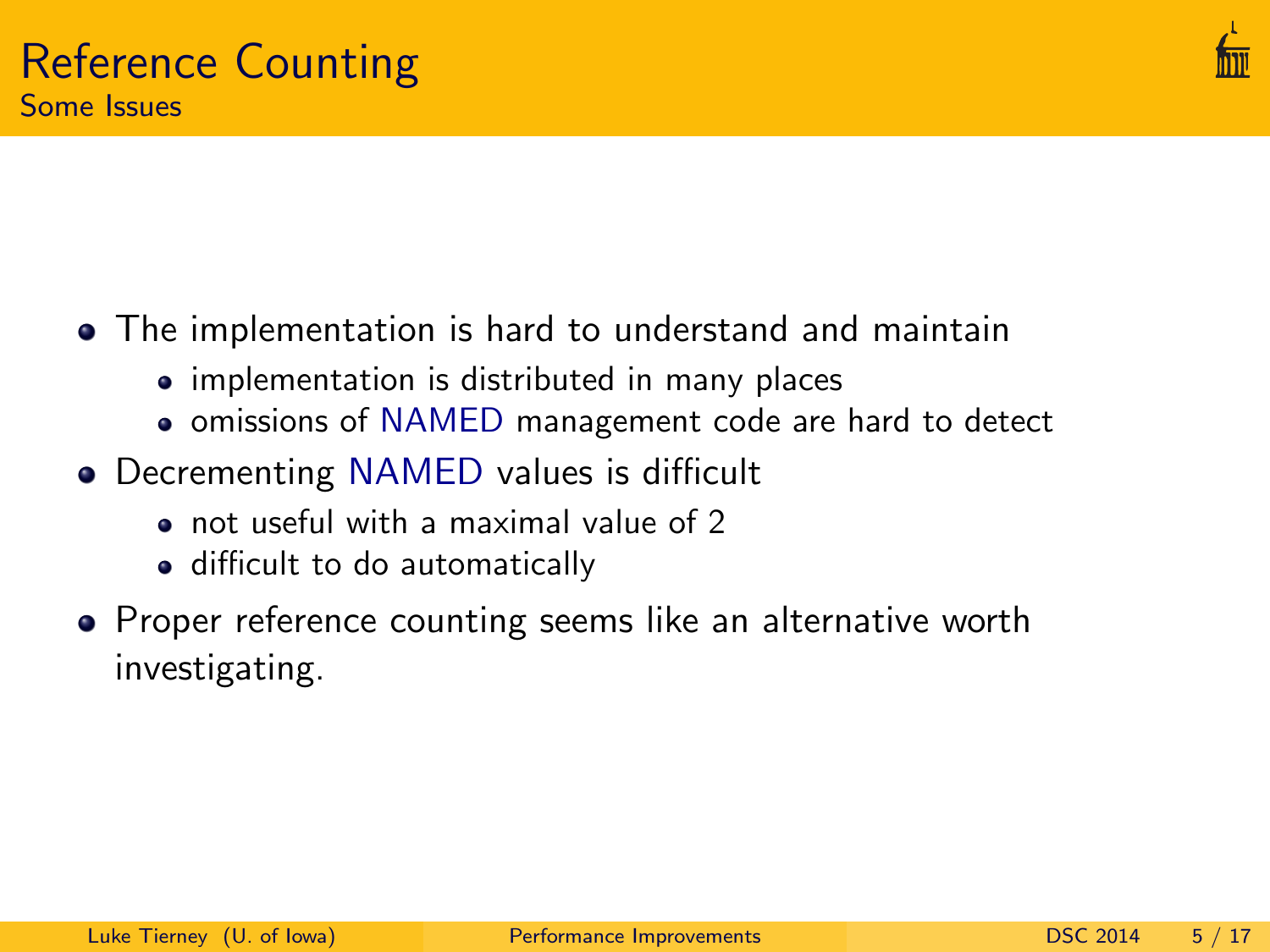

- Basic implementation is straight forward:
	- when a new value is assigned to an SEXP field the new values's count in incremented and the old value's count is decremented.
	- Count management happens in constructors and in updating functions.
	- These are already well isolated in memory.c because of the write barrier.
- Using the existing 2-bit NAMED field allows a maximal reference count of 3.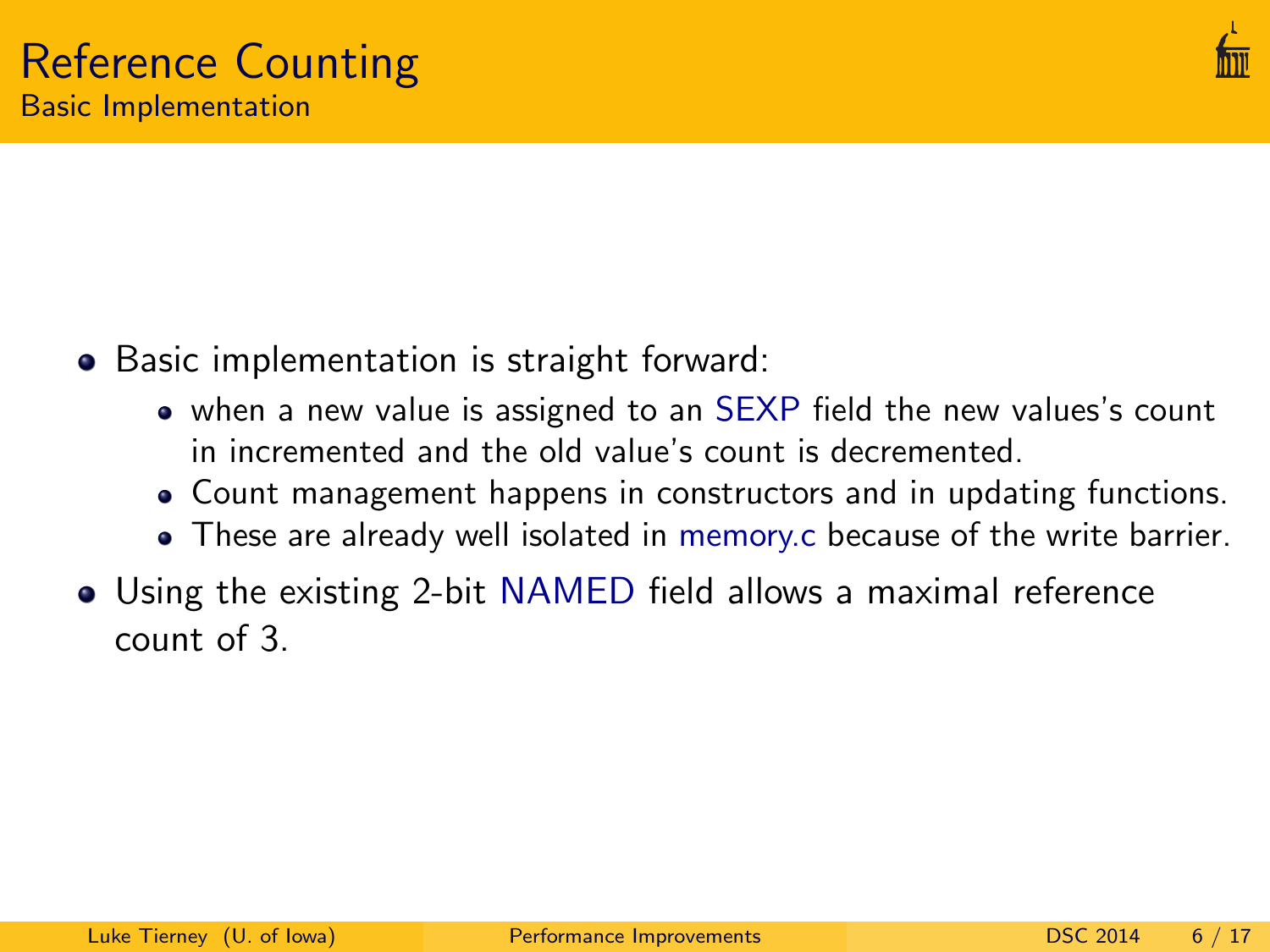

- Complex assignment/replacement needs to track reference counts for all intermediate LHS values.
- Some fields should not increment reference counts:
	- .Last.value variable
	- promises used internally for LHS values
	- other internal lists, e.g. for arguments to BULTIN calls
- For now, this is addressed with a "do not track" bit.
- Non-tracking objects are created with CONS\_NR. R mkEVPROMISE NR
- Explicit incrementing/decrementing can be useful in places.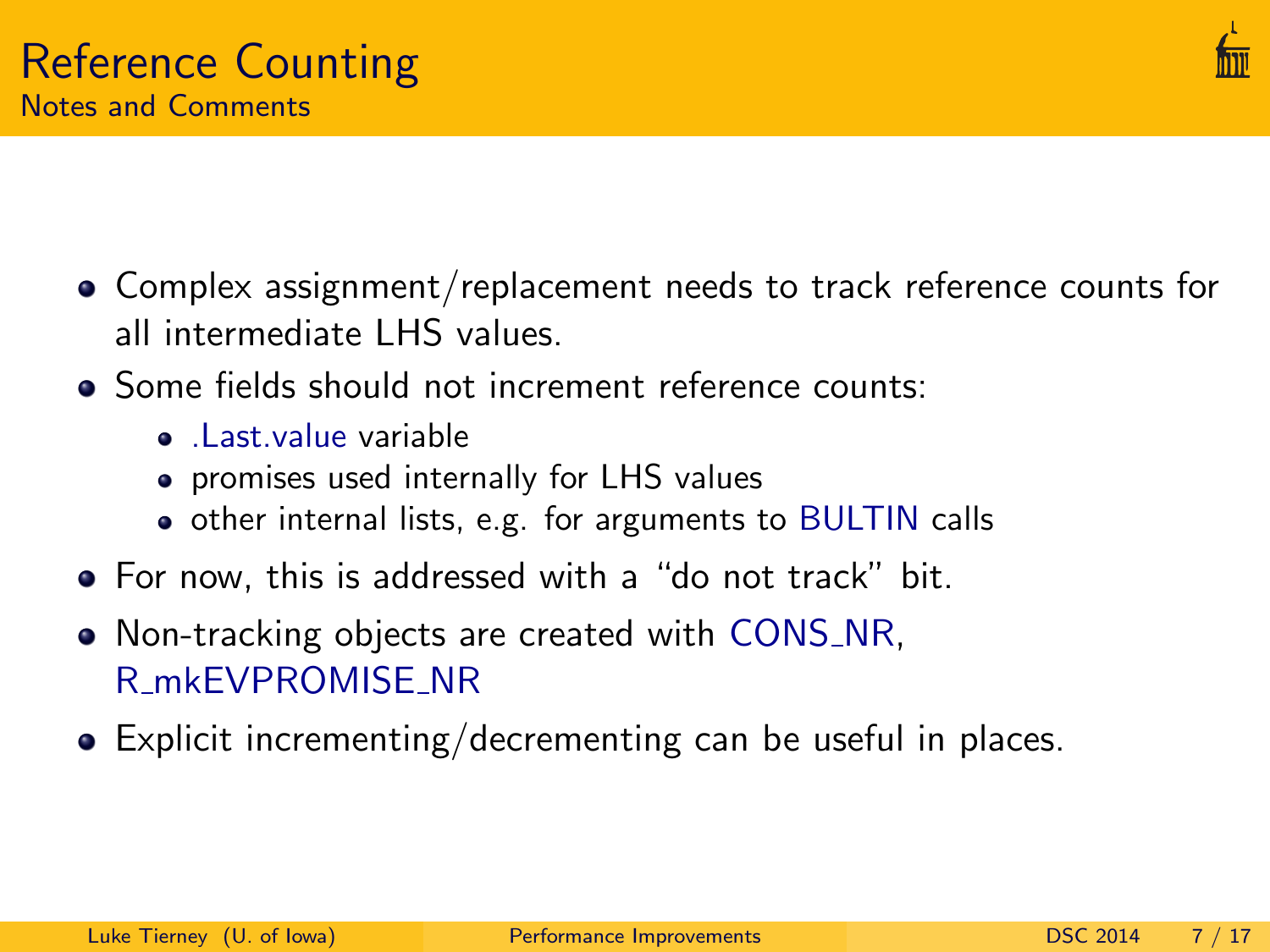

- **•** This mechanism seems much easier to maintain:
	- almost everything is done right by default
	- all non-standard uses are easy to detect and review
	- omitting an exception results in more duplicating but still correct semantics
- **•** This is available in the current R-devel sources.
	- Defining SWITCH\_TO\_REFCNT uses reference counting with the existing memory layout and maximal reference count of 3.
	- Switching to a larger maximal count is also possible but needs a small code fix.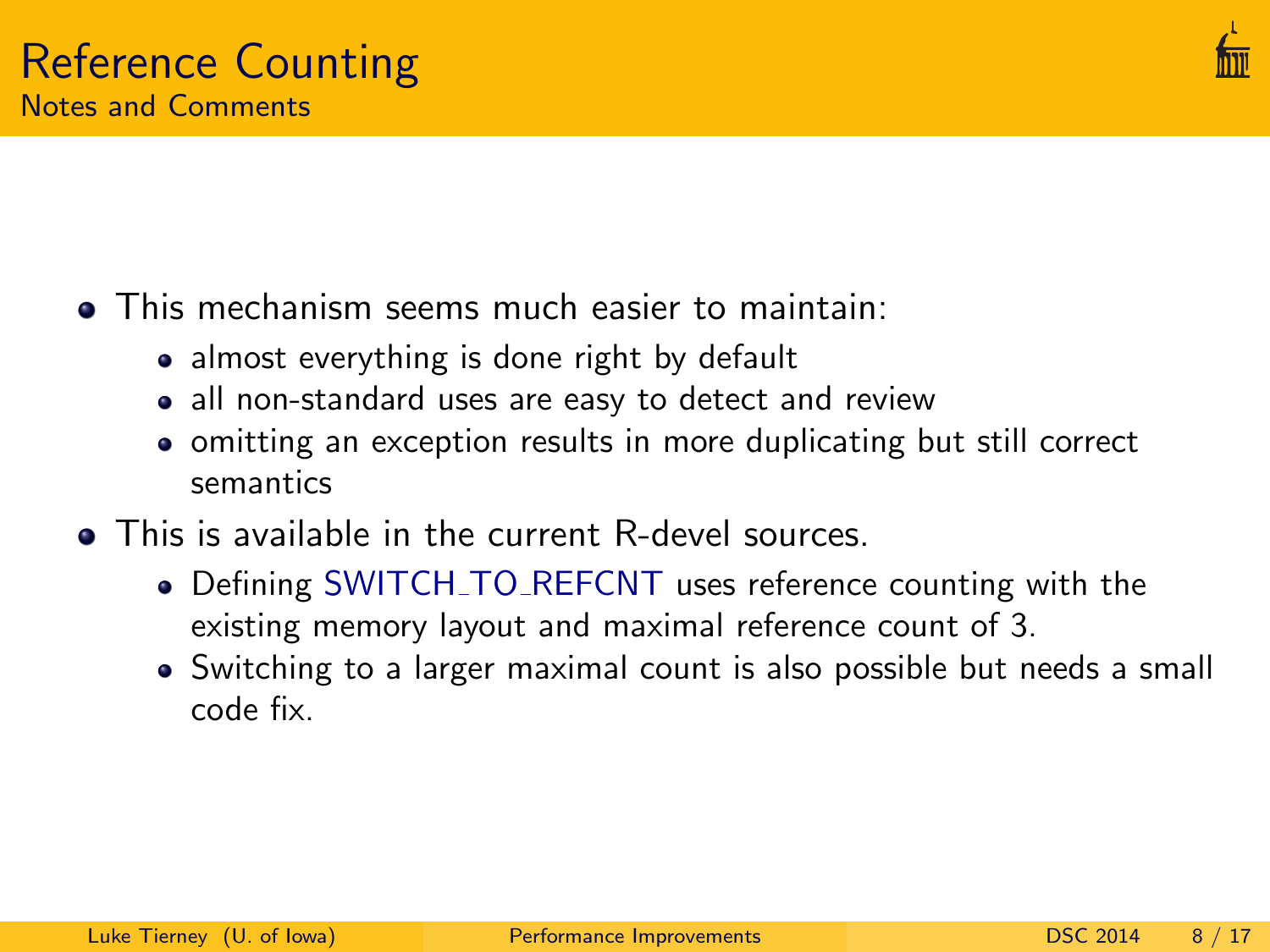

- All objects are reference counted, including environments.
- In closure calls, environments are almost always used in a stack-like fashion:
	- once a call returns the environment is no longer reachable
	- the values of the environments variables can have their reference counts decremented
- An example:
	- $> x < -rnorm(1e6)$
	- $> m < -$  mean $(x)$
	- $> x[1] < -0$
- With NAMED or simple reference counting the final line has to duplicate because the mean closure created a reference to x.
- With a (not yet checked in) modification that releases environment bindings at the end of closure calls, if possible, this does not duplicate.
- No change to the implementation of mean is needed.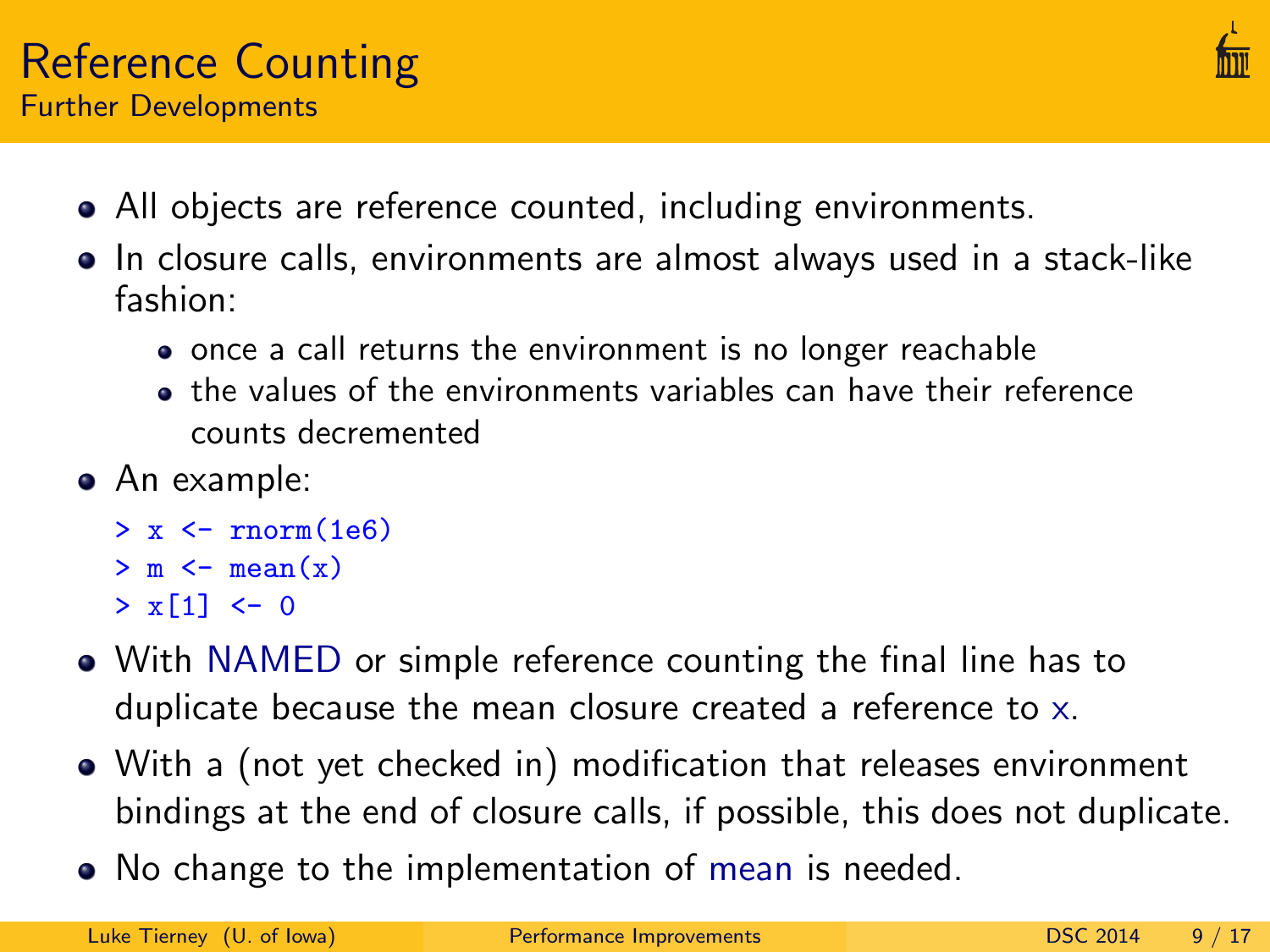### Complex Assignment/Replacement The Simple Case

- A frustrating example:
	- $> d \leq$  data frame(x = rnorm(1e6))
	- $>$  for (i in seq\_len(nrow(d))) d[[i, 1]] <- d[[i, 1]] + 1
- This duplicates d on every iteration.
- The  $[$ [<-.data.frame function is implemented by a closure.
- When that closure is called, there are two variables that reference the value of x:
	- $\bullet$  the top level variable x
	- the first parameter in the closure
- Packages can only define closures, not primitives.
- So all replacement functions defined in packages will require duplicating the LHS.
- Unless they cheat with C code, which could be dangerous.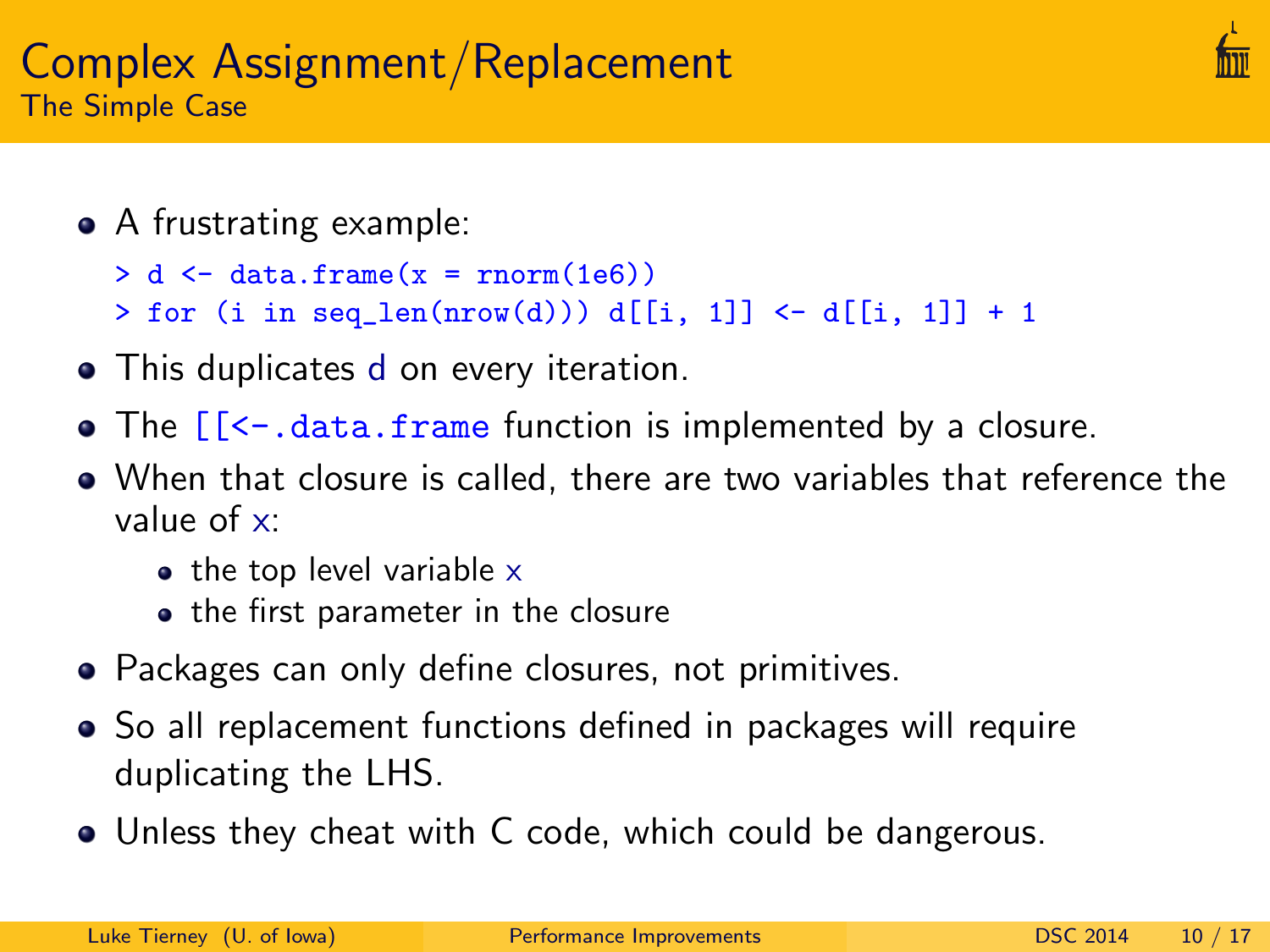

## • We can address this by

- keeping track of the number of references that are part of the replacement process
- identifying when a closure call is in a replacement context
- allowing low level primitives to modify without duplicating when this information allows.
- A mechanism to do this has been implemented.
- Some further testing and cleaning is needed before committing. (Hopefully in the next month or so.)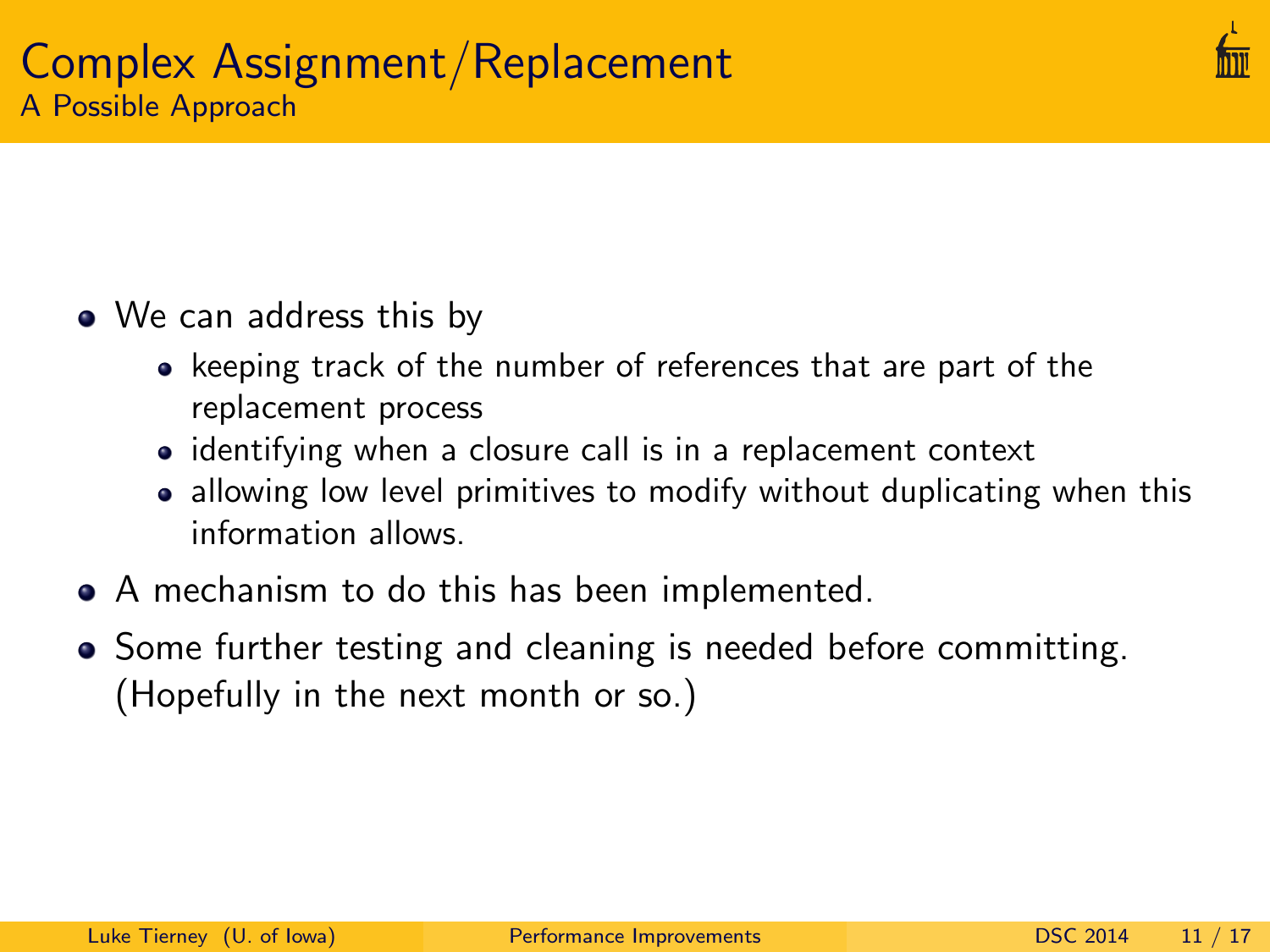

- With this enabled, replacement functions have to be careful not to signal errors after partial modifications.
- Many existing replacement functions are not careful about this, so turning this on by default is not possible.
- For now:
	- The internals keep track of whether direct modification is possible in principle.
	- The closure has to take some action to authorize direct modification.
	- Currently this means calling .Internal(modifying(x)) something better is needed.
- It would also be a good idea to disable user interrupts during these closure calls.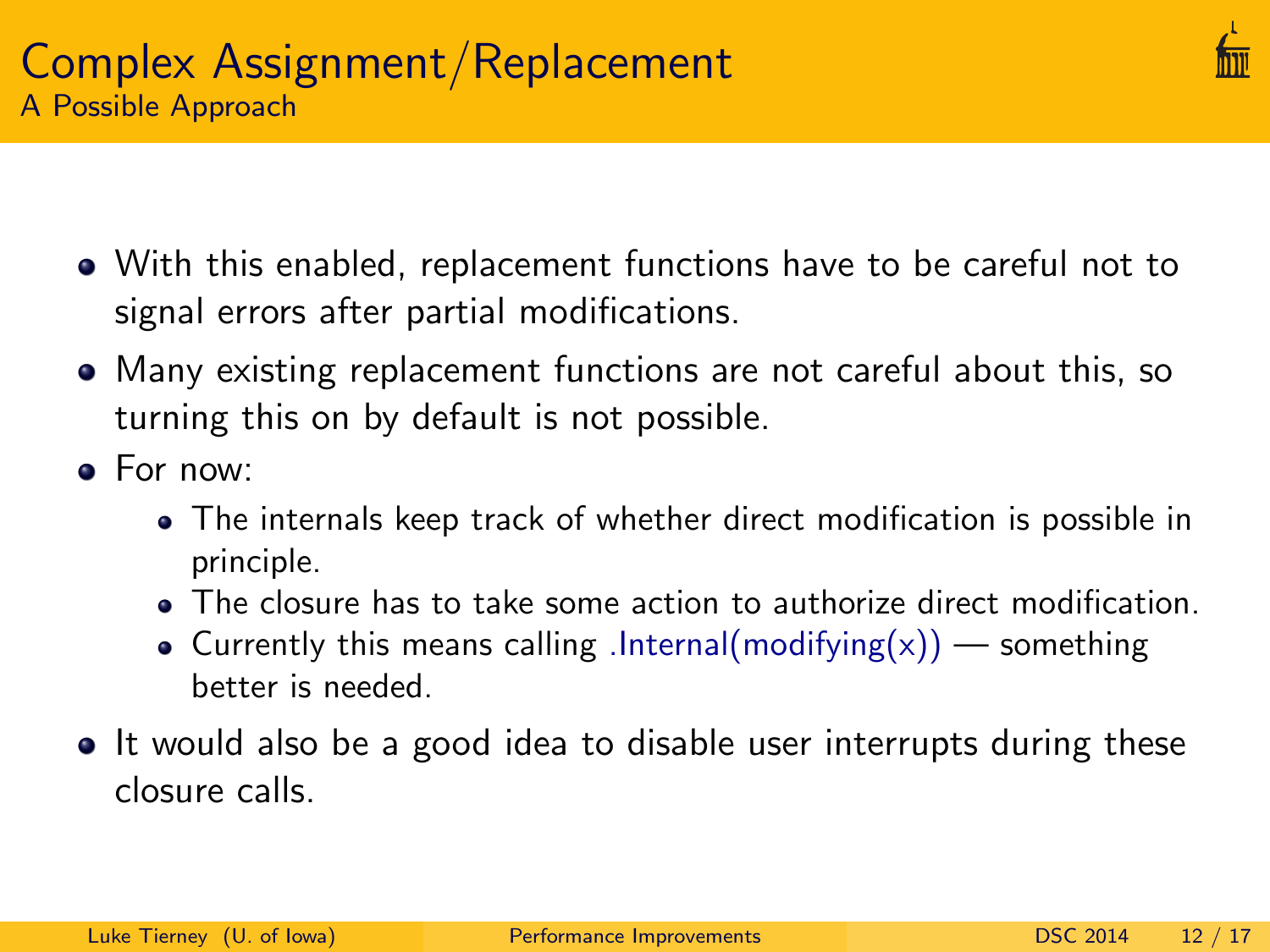```
bar \leq function(x) x[[1]]
'bar \leftarrow' \leftarrow function(x, value) {
     .Internal(modifying(x))
     x[[1]] <- value
     x
}
x \leftarrow list(1)
bar(x) <- 2
```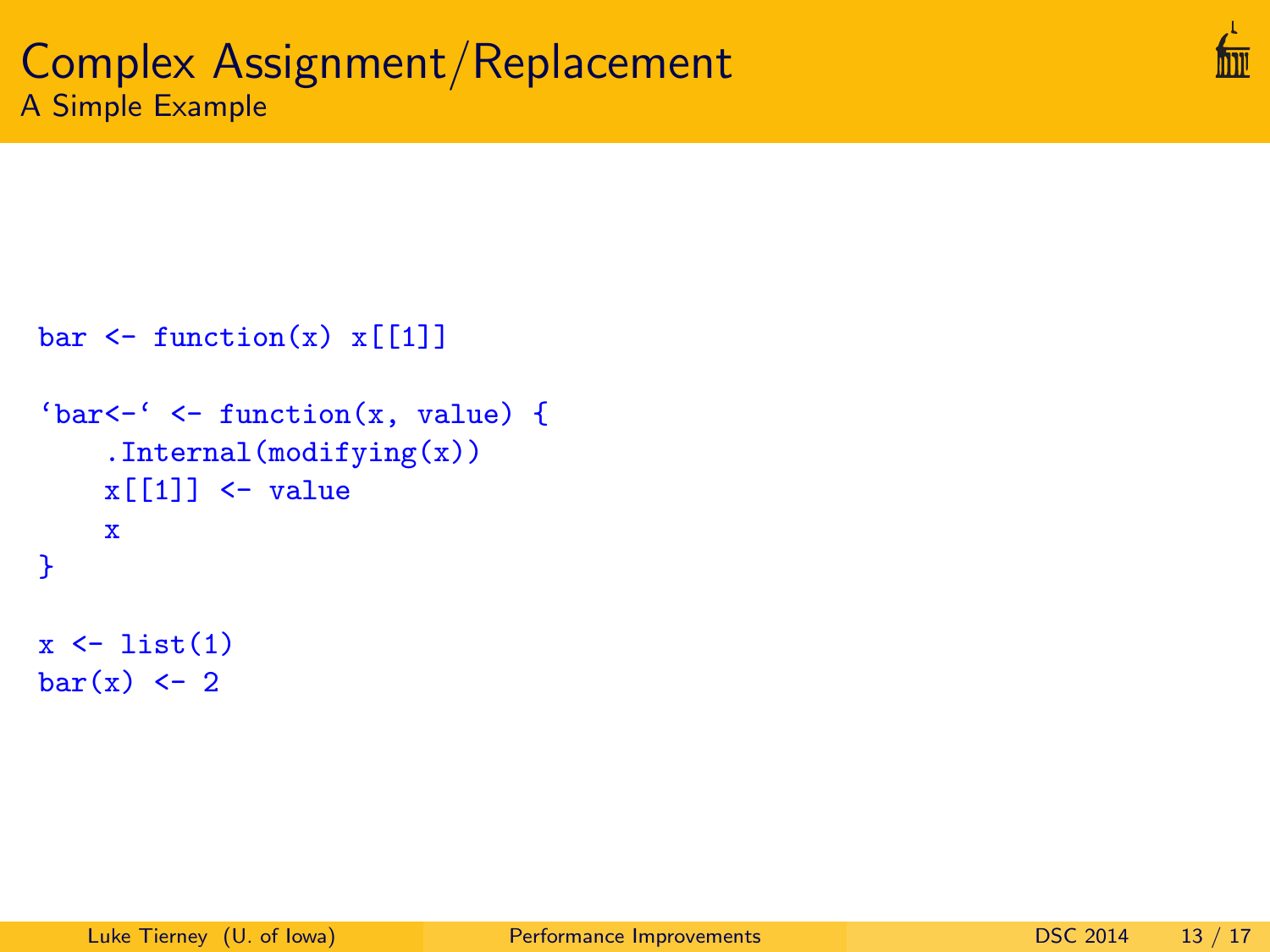- A nested complex assignment/replacement:
	- $> f(g(x, i), i)$  <- y
- $\bullet$  If  $f$  <- and  $g$  <- are both primitives and both LHS values have only one reference, then they can be destructively modified if all possible values returned by  $f$ <- would be OK as RHS values for  $g$ <-.
- One problem case (the only one I believe):

```
> m < - matrix(0, 2, 2)
> dim(m)[2] < -3LError in dim(m)[2] <- 3L :
 dims [product 6] do not match the length of object [4]
```
To deal with this the dim attribute is marked as immutable (i.e. always duplicated on modify).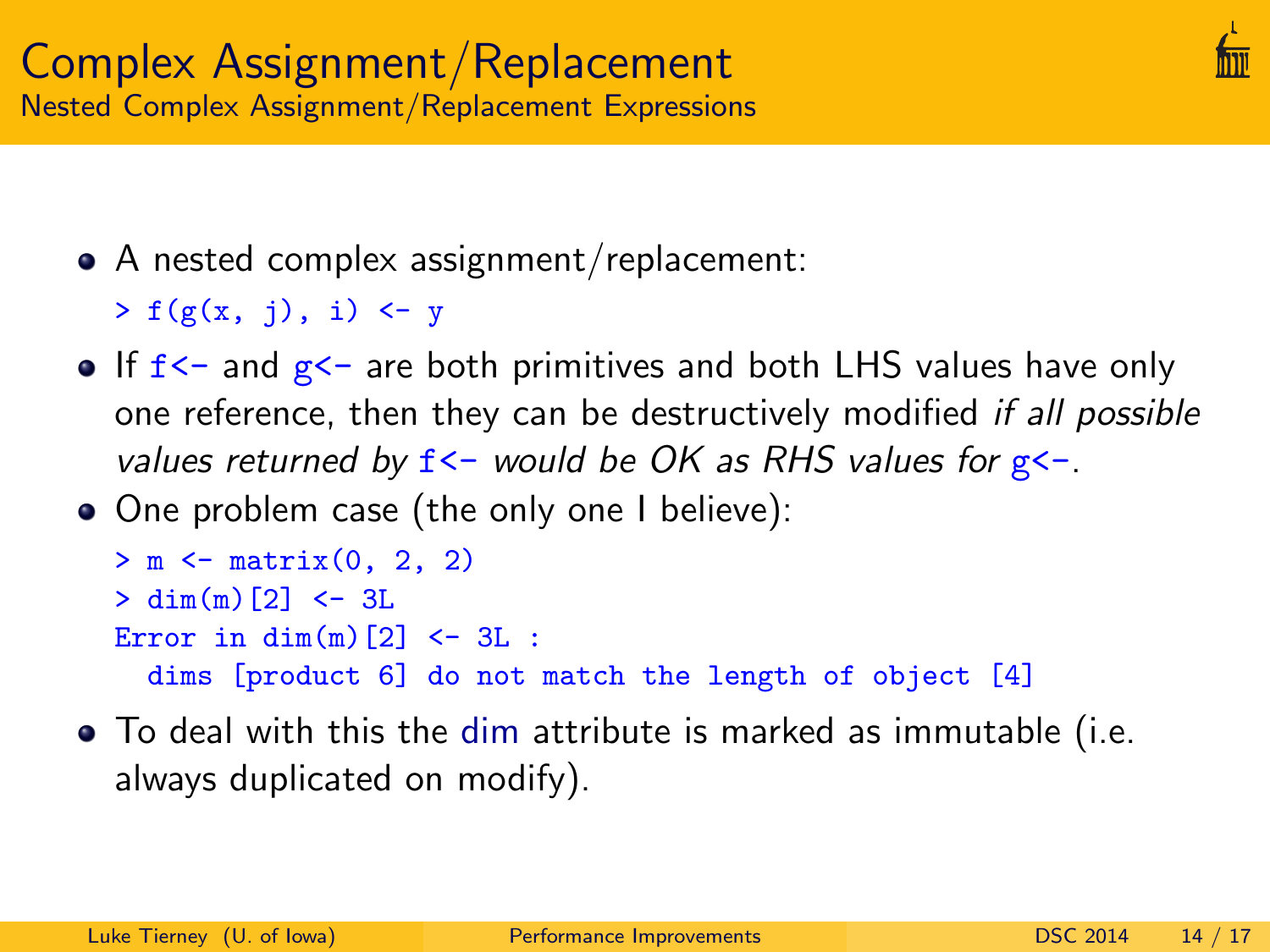- If  $f \leftarrow$  is a closure and  $g \leftarrow$  is a primitive then the approach outlined previously should still work (e.g. a list of data frames is OK).
- $\bullet$  If  $g$ <- is a closure it could
	- reject the value produced by  $f$  <-
	- want to look at the unmodified original LHS value
	- do any number of wild and strange things
- There does not seem to be any way around this other than to (shallow) duplicate the inner LHS whenever the outer replacement function is a closure.
- This is done when a closure is used to extract an inner LHS in the complex assignment process.
- This is based on the heuristic that the replacement function will only be a closure if the extraction function is also.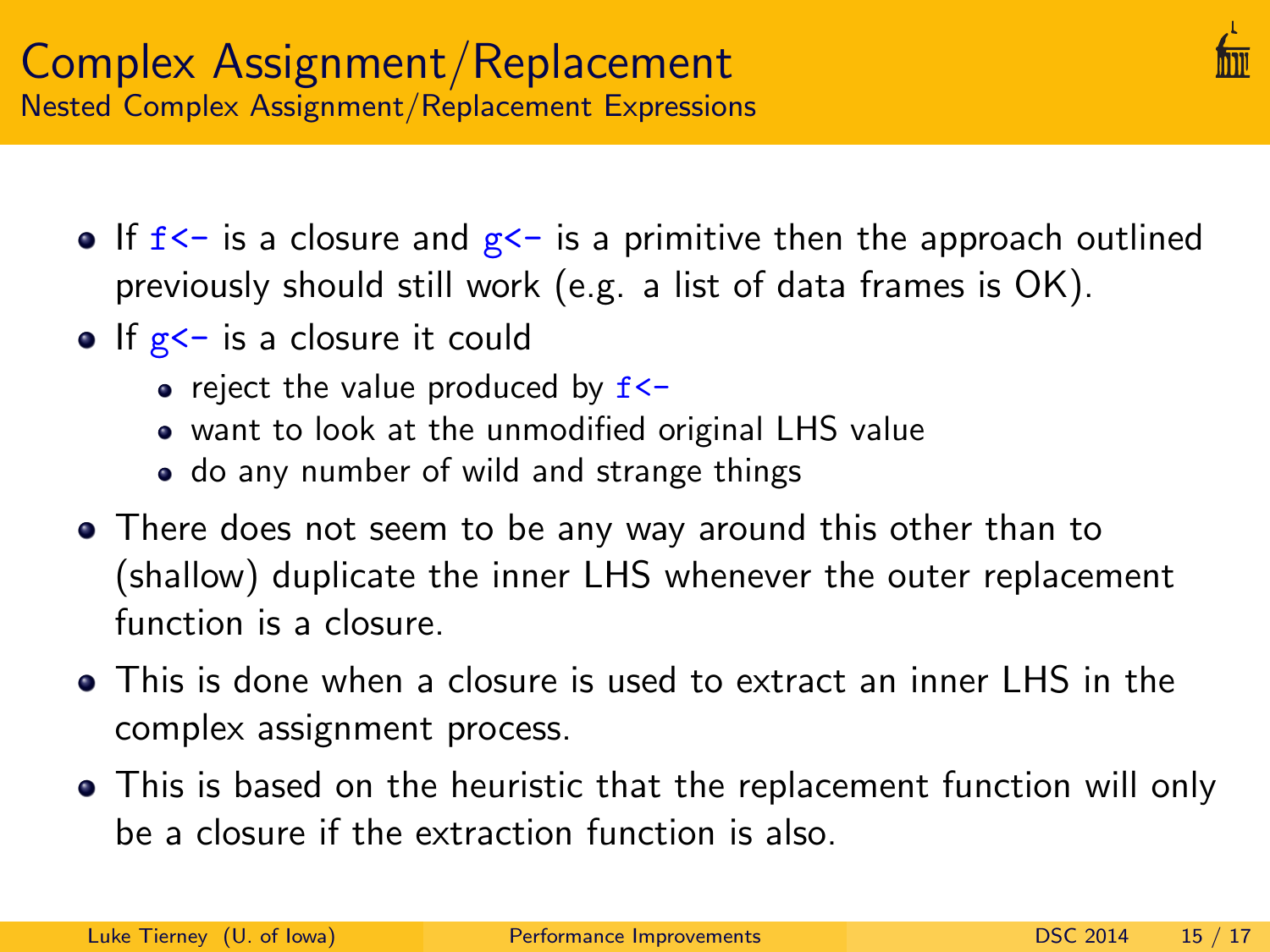

- One possibility that might handle closures in more cases would be to defer actual modifications until the very end when all primitive modifications are applied.
- This would be quite challenging to implement but might be possible.
- This would probably require considerable rewriting of replacement functions, which may be hard to get programmers to buy into.
- It is probably worth some more investigation.